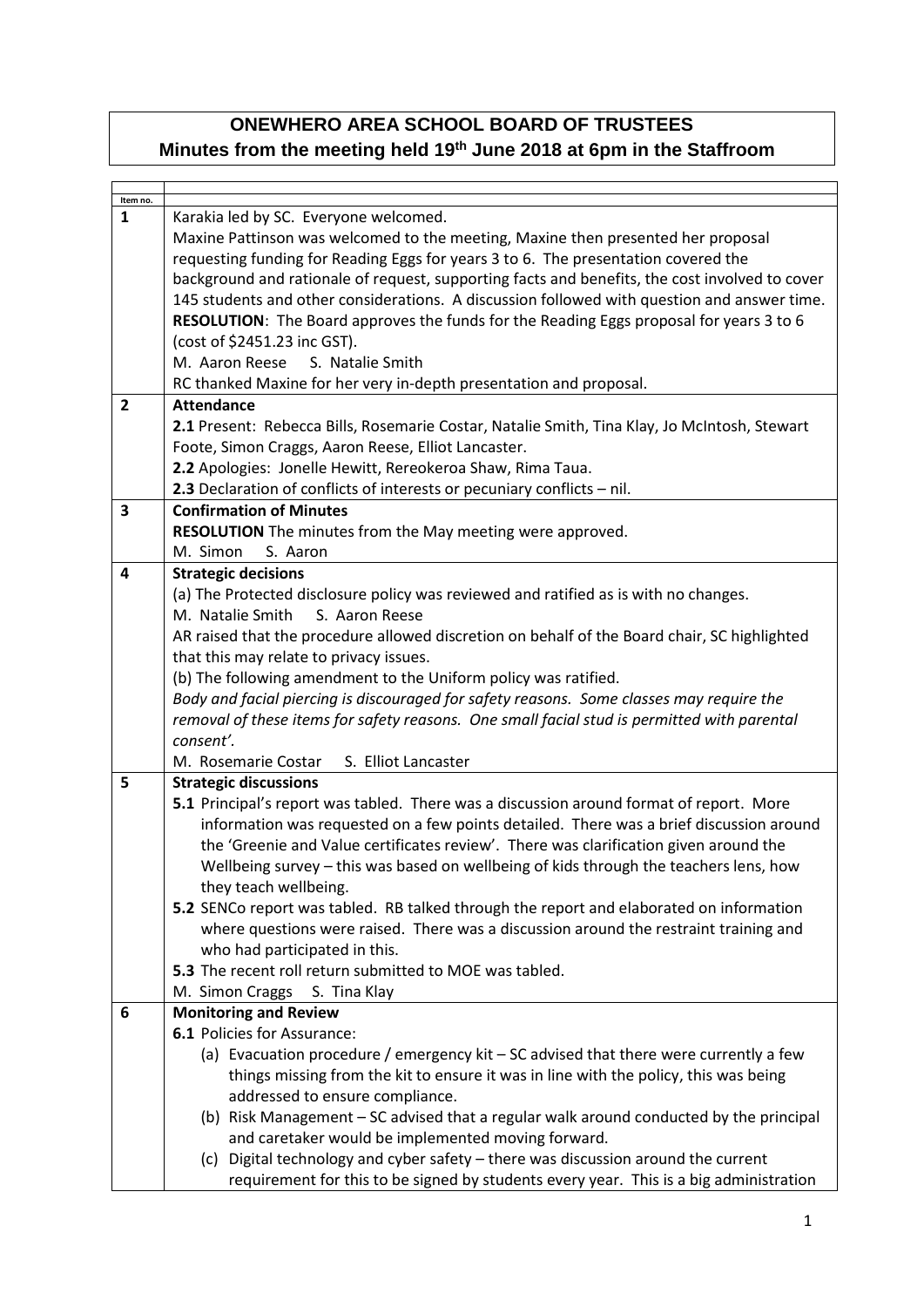|                                                                                          | task. It was suggested that this could be done at certain year levels instead of                 |  |  |  |
|------------------------------------------------------------------------------------------|--------------------------------------------------------------------------------------------------|--|--|--|
|                                                                                          | annually. It was agreed that if the legal requirement was annually then there was to             |  |  |  |
|                                                                                          | be no change, however if this was not the requirement then the suggestion of this                |  |  |  |
|                                                                                          | being carried out at certain year levels would be acceptable.                                    |  |  |  |
|                                                                                          | 6.2 Finance Reports:                                                                             |  |  |  |
|                                                                                          | (a) RESOLUTION That the May 2018 financial report from Edtech be accepted.                       |  |  |  |
| M. Aaron Reese<br>S. Jo McIntosh                                                         |                                                                                                  |  |  |  |
| There was a discussion around the content of the report and the requirement for clearer/ |                                                                                                  |  |  |  |
|                                                                                          | more detailed explanations from Edtech in relation to what is reported on.                       |  |  |  |
|                                                                                          | SC gave an explanation of the variances asked at the last meeting and advised what was being     |  |  |  |
|                                                                                          | worked through ready for next meeting.                                                           |  |  |  |
|                                                                                          | (b) MINUTE That financial statements received from Edtech for year end 31.12.17 were             |  |  |  |
|                                                                                          | approved by email on the 31 <sup>st</sup> May 2018.                                              |  |  |  |
|                                                                                          | M. Rosemarie Costar<br>S. Simon Craggs                                                           |  |  |  |
|                                                                                          | (c) MINUTE That the updated budget for 2018 is approved with the addition of the Reading         |  |  |  |
|                                                                                          | Eggs cost of \$2451.23 inc GST (\$2131.50 exc GST) which was approved earlier in the meeting.    |  |  |  |
|                                                                                          | M. Rebecca Bills S. Jo McIntosh                                                                  |  |  |  |
|                                                                                          | 6.3 RESOLUTION That the staff report be received.                                                |  |  |  |
|                                                                                          | S. Rosemarie Costar<br>M. Rebecca Bills                                                          |  |  |  |
|                                                                                          | 6.4 RESOLUTION That the Student Rep report be received. EL advised that the aim was to           |  |  |  |
|                                                                                          | have the Student Council operational mid term 3. RC thanked EL and acknowledged his              |  |  |  |
|                                                                                          | amazing leadership.                                                                              |  |  |  |
|                                                                                          | M. Elliot Lancaster<br>S. Simon Craggs                                                           |  |  |  |
|                                                                                          | 6.5 No whanau report this meeting.                                                               |  |  |  |
|                                                                                          | 6.6 RESOLUTION That the Health & Safety reporting be received.                                   |  |  |  |
|                                                                                          | M. Jo McIntosh<br>S. Natalie Smith                                                               |  |  |  |
|                                                                                          | There was a discussion around care cards.                                                        |  |  |  |
|                                                                                          | Concern was raised around the hall kitchen ceiling and the description, SC clarified that the    |  |  |  |
|                                                                                          | kitchen ceiling was sagging and has been closed as a precaution - once roof fixed, it was not a  |  |  |  |
|                                                                                          | big job to fix ceiling. Part of 10YPP / 5YPP is tidying up the hall, SC advised that he is going |  |  |  |
|                                                                                          | through MOE now and will have an update at the next meeting.                                     |  |  |  |
|                                                                                          | Questions were asked around the staff injury and incident detail reported on and how / why       |  |  |  |
|                                                                                          | the incidents have occurred. There was a discussion around this and if measures needed to be     |  |  |  |
|                                                                                          | put in place to ensure incidents of this nature don't occur.                                     |  |  |  |
|                                                                                          | There was a discussion around the Hazard register information.                                   |  |  |  |
| $\overline{\mathbf{z}}$                                                                  | <b>BOT Administration</b>                                                                        |  |  |  |
|                                                                                          | 7.1 General                                                                                      |  |  |  |
|                                                                                          | (a) Term for co-opted members was briefly discussed, more information required for next          |  |  |  |
|                                                                                          | meeting.                                                                                         |  |  |  |
|                                                                                          | (b) Proposal for Supplementary Interactive Reading for the Junior School - this was              |  |  |  |
|                                                                                          | moved forward and discussed at the beginning of the meeting. Details around this                 |  |  |  |
|                                                                                          | agenda item under number 1.                                                                      |  |  |  |
|                                                                                          | 7.2 Action list from May meeting.                                                                |  |  |  |
|                                                                                          | a. SC advised that an additional maths class option for year 7/8 was not possible due to         |  |  |  |
|                                                                                          | time tabling. T/Aide hours had been put across this.                                             |  |  |  |
|                                                                                          | b. April 2018 finance report – answers to queries were as follows:                               |  |  |  |
|                                                                                          | Re the query re bank rec difference (approx. \$200k) – variance due to noncurrent a/cs           |  |  |  |
|                                                                                          | not included.                                                                                    |  |  |  |
|                                                                                          | Hospitality budget at 237% - coding changes required.                                            |  |  |  |
|                                                                                          | Network expenses at 94% - coding changes required.                                               |  |  |  |